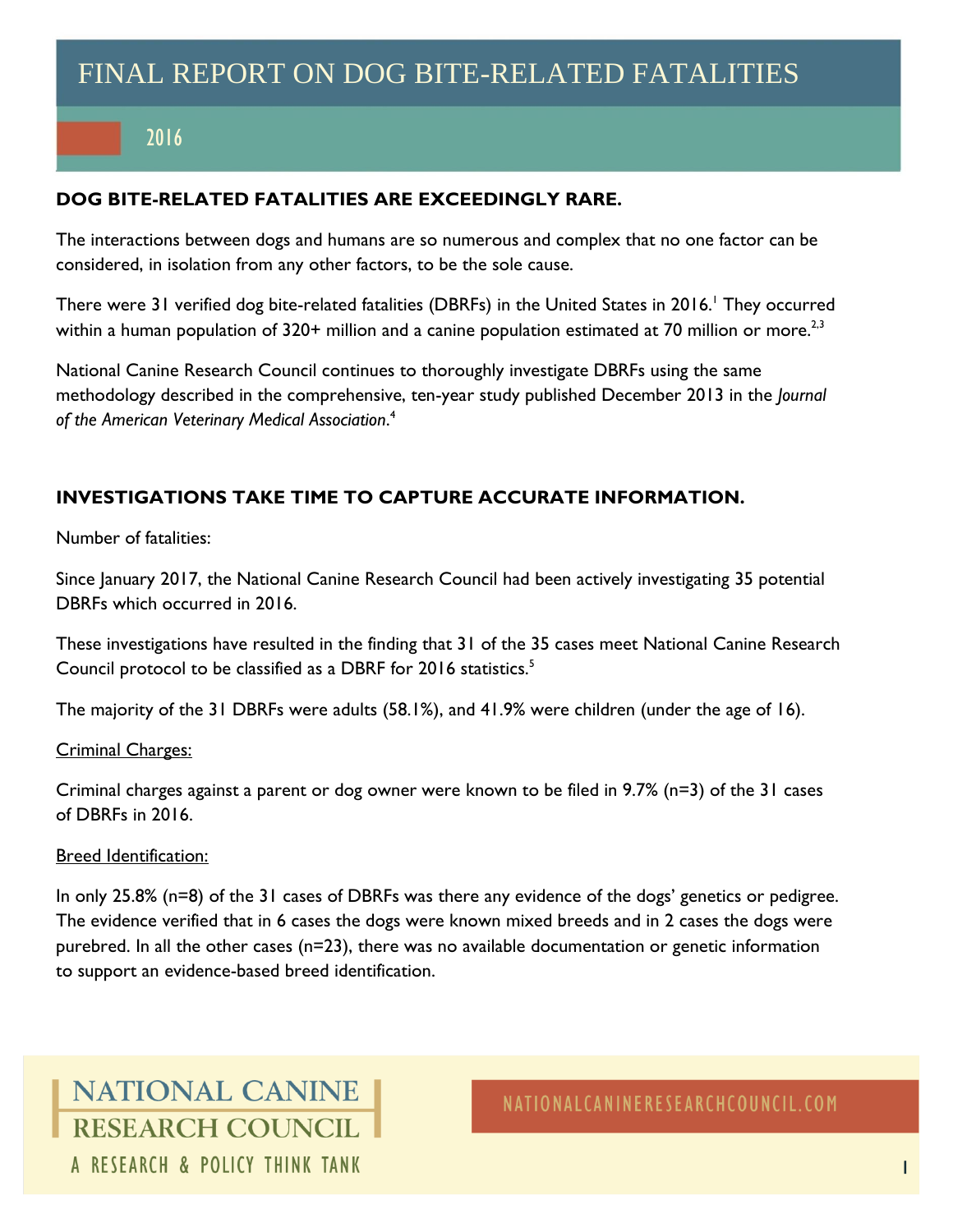### **MULTIPLE FACTORS CONTINUE TO CO-OCCUR THAT ARE WITHIN THE CONTROL OF OWNERS.**

The December 2013 study is the most comprehensive multifactorial study of DBRFs to be completed since the subject was first studied in the 1970's. Covering all incidents that occurred during the tenyear period 2000 - 2009, it is based on investigative techniques and data developed by National Canine Research Council not previously employed in dog bite or DBRF studies.

The study reliably identified seven factors potentially within the control of dog owners and caretakers that co-occurred, in various combinations, in the overwhelming majority of DBRFs the authors examined. A follow-up report<sup>6</sup> combined the findings from the 2000-2009 study with the period immediately following, 2010-2015:

| <b>Factor</b>                                                                                                                | <b>Cases from 2000-2015</b><br>with this factor present |
|------------------------------------------------------------------------------------------------------------------------------|---------------------------------------------------------|
| No able-bodied person being present to intervene.                                                                            | 86.9%                                                   |
| The victim having no familiar relationship with the dog(s).                                                                  | 83.7%                                                   |
| The owner failing to neuter/spay the dog(s).                                                                                 | 77.9%                                                   |
| A victim's compromised ability, whether based on age or physical<br>condition, to manage their interactions with the dog(s). | 68.7%                                                   |
| The owner keeping dog(s) as resident, rather than as a family pet.                                                           | 70.4%                                                   |
| The owner's prior mismanagement of the dog(s).                                                                               | 39.3%                                                   |
| The owner's abuse or neglect of the dog(s).                                                                                  | 20.6%                                                   |

The study and follow-up report, as had DBRF studies published previously, found no evidence that one kind of dog is more likely to injure a human being than another kind of dog.

### **THESE FACTORS CO-OCCUR: THERE IS NO SINGLE FACTOR.**

Four or more of the factors identified co-occurred in 75.5% of the incidents during the sixteen-year period reported on. Serious and fatal dog bite incidents are complex, multifactorial events.

**NATIONAL CANINE RESEARCH COUNCIL** A RESEARCH & POLICY THINK TANK

NATIONALCANINERESEARCHCOUNCIL.COM